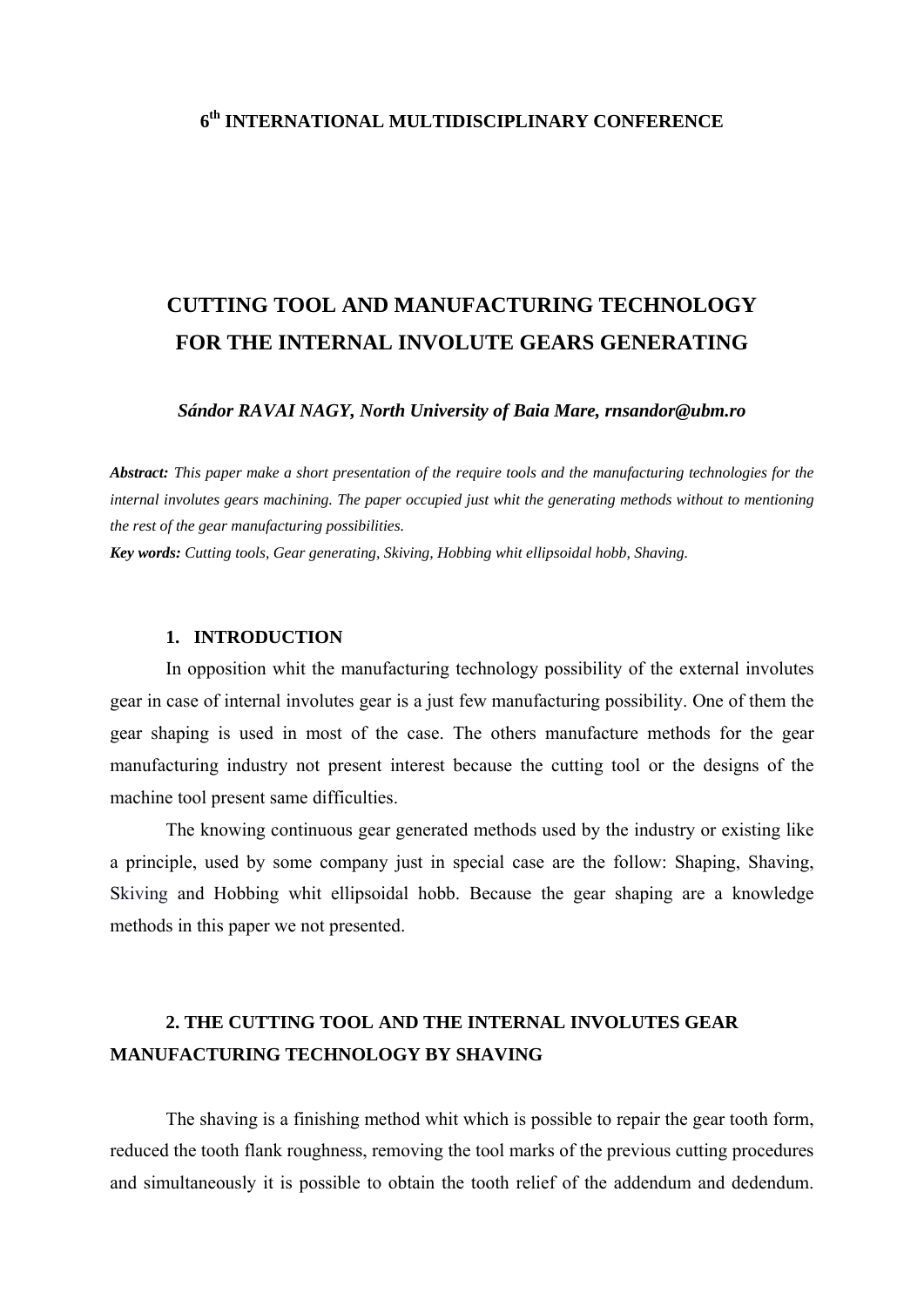This method are available just for the gear without heat treatment or gear whit low hardness next of the heat treatment.

Considering the manufacturing technology the gears before are shaving must be undercut by the previous tooth cutting method (fig.1.), they value depending on the machining allowance.



**Fig.1.** *The optimal position of the machining allowance for shaving [8]*

The machine tool must be satisfying the some restrictions specifically for the internal gears. The work piece are fixed in a special designed chuck what not obstruct the cutting tools in his moving and are able to drive the work piece. (The driving element is a work piece)



**Fig. 2.** The internal gears shaving [8]

 $a$  – Work piece;  $b$  – Shaving tools; c – Driving direction;  $d - Axis$  of the tool;  $e - Axis$ of the work piece; f – Direction of the feed; g – Distance between axes; s' – Deep of cut;

δ - Angle between axes

 The shaving tool whit the work piece constitutes a cylindrical gearing whit parallel axis (the Finrock system) or whit crossing axis.



**Fig.3.** The shaving tool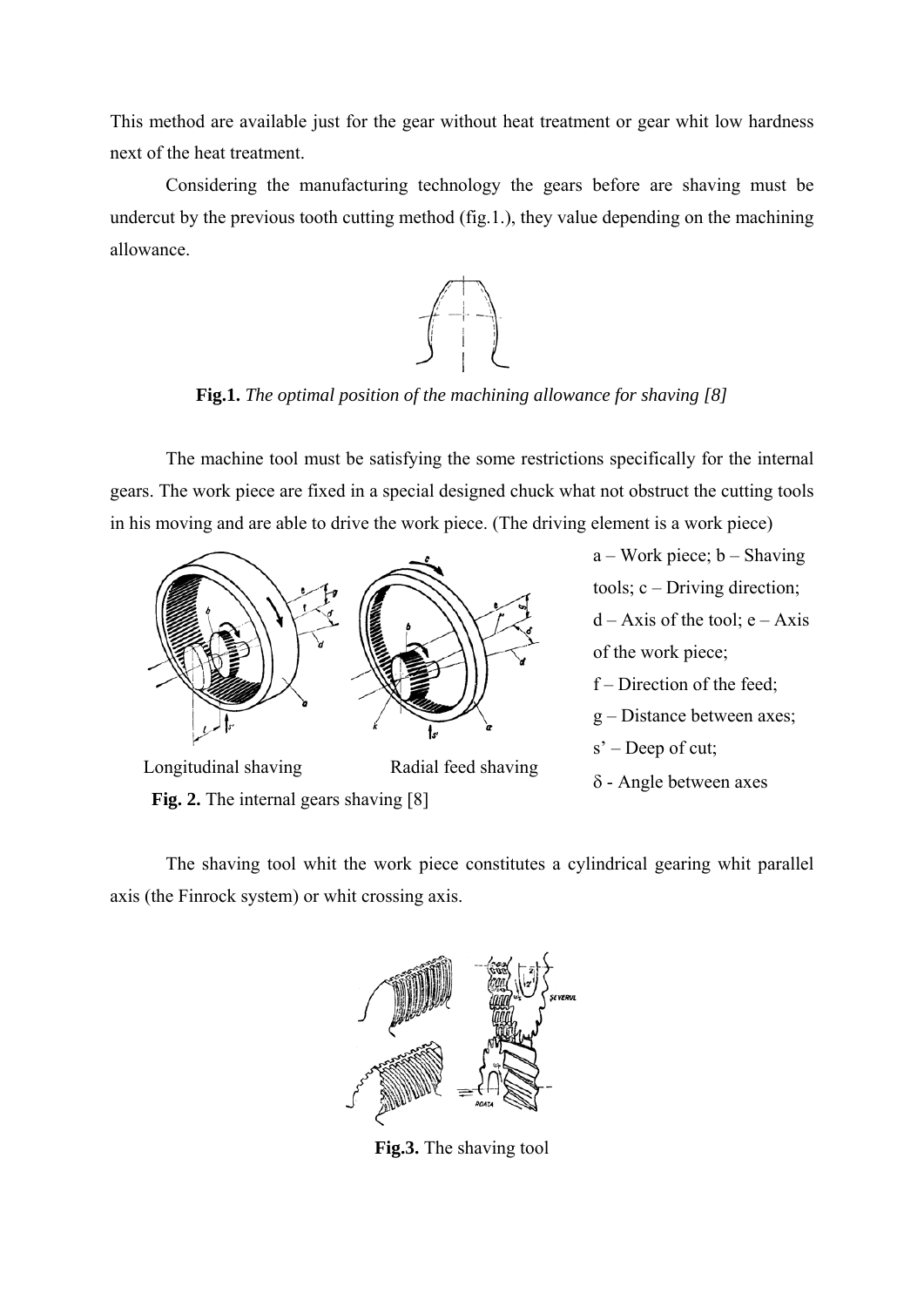To obtain the cutting geometry on the flank of the tooth are executed a series parallel and equidistance grooves (fig.3.). In this way it is possible to consider the shaving tools like a multitude of the elementary cutting tools, with they cutting edge along by this grooves. The chips are removed by the pressure between the work piece and the cutting tools.

### **3. THE CUTTING TOOL AND THE INTERNAL INVOLUTES GEAR MANUFACTURING TECHNOLOGY BY SKIVING**

 Skiving are a gear or other cyclical repeated profiles continuously generating method. The tool and the work piece constitute a technological gearing whit crossing axis. In this technological gearing the work piece and the tool make just rotations in concordance whit the transmission ratio, and the tool have a secondary continuously moving, the feed moving following the work piece axis, (fig.4).

 When the value of the teed are not considered the cutting speed resulted from the vector summation of the rotate velocity of the work piece and of the cutting tool.



 $V_a$  – Cutting speed;

 $V_s$ ;  $V_p$  – Speed velocity of the tool and of the work piece;

1 – Direction of the feed;

2 – Direction of the gear generation.

**Fig.4.** *The principle of the internal gear skiving*

 The form of the skiving tools are similar whit the shaping cutter, and they functional role are similarly whit the hobbing tools whit "z" beginning, (z – number of the gear tooth).

Spur gear and helical gear without restriction of the angle of the tooth  $\beta_g$  are possible to manufacturing whit this method; obtain increased productivity in comparison whit the gear shaping methods. The tool positions in accordance with work piece (fig.5.) and are determinate by the following adjusting parameter:

1- The inclination of the tool axis, (notated  $\eta$ ) are in concordance whit the angle of the tooth of the tool and of the work piece; ( $\eta = \beta_t \pm \beta_g$ )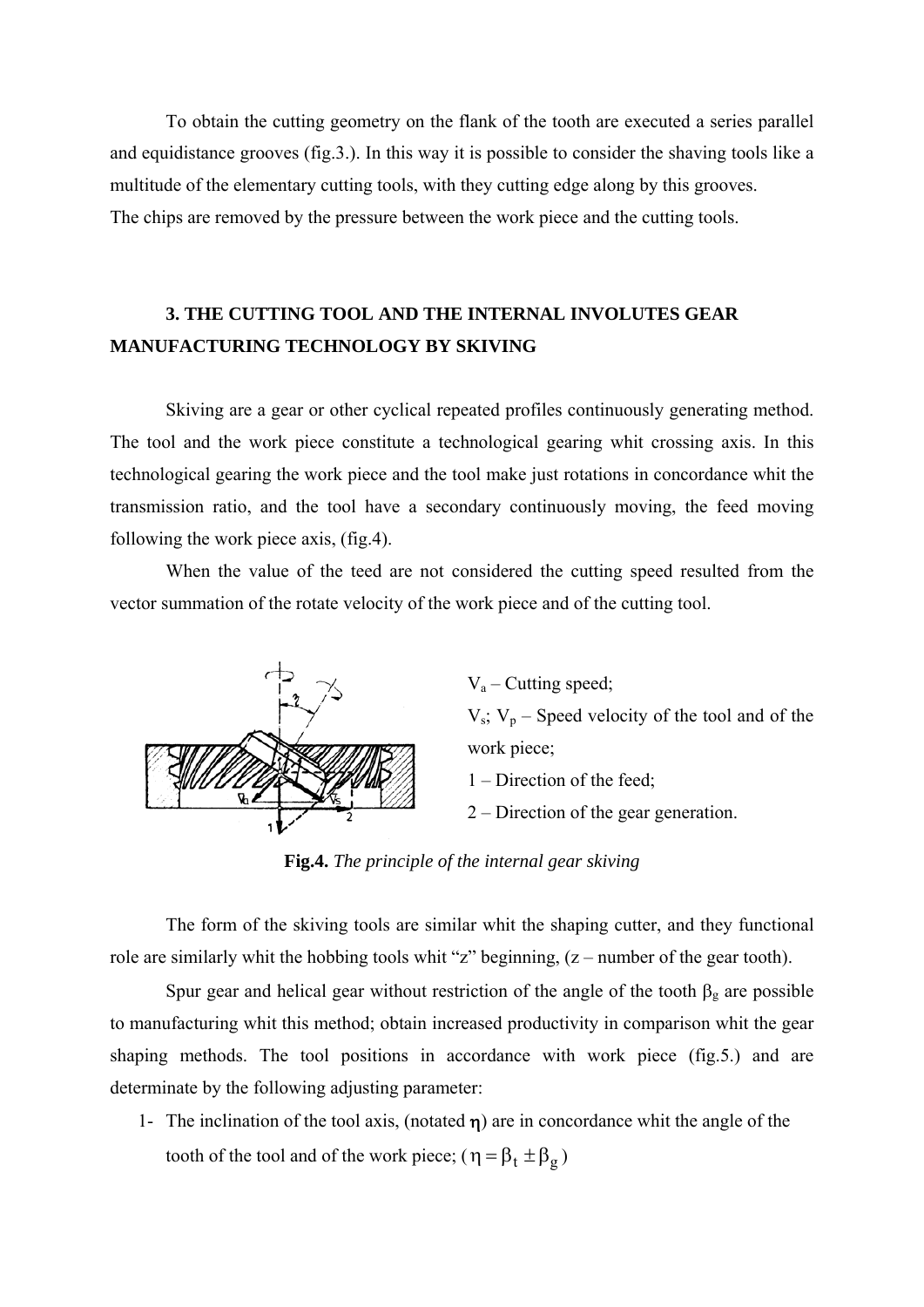- 2- The distance between axis, notated **E**;
- 3- The axial displaced of the tool, notated **Bs**;
- 4- The secondary inclination of the tool axis, notated  $\Omega$ .



**Fig.5.** *The adjusting parameters of the skiving tool [5]*

 The constructive form of the skiving tool is similar whit the Fellows type shaping tool. And the angle of the tooth  $\beta_t$  is from the recommended 25°...35° intervals.

The tooth flank is obtained whit profiling using a profile grinding machine or a CNC grinding machine. The profile of the tool is generated by computer.



**Fig.6.** *The cutting geometry of the skiving tool in concordance whit* Ω *[5], [6]*

 In the technological process are distinguished two stage the roughing and the finishing. Manufacturing in two stages have multiple economical benefits. In this manner the cutting speed have an optimal value, the used energy are low but must be use two different tools.



**Fig.7.** *The recommended finishing and roughing tool profile for skiving*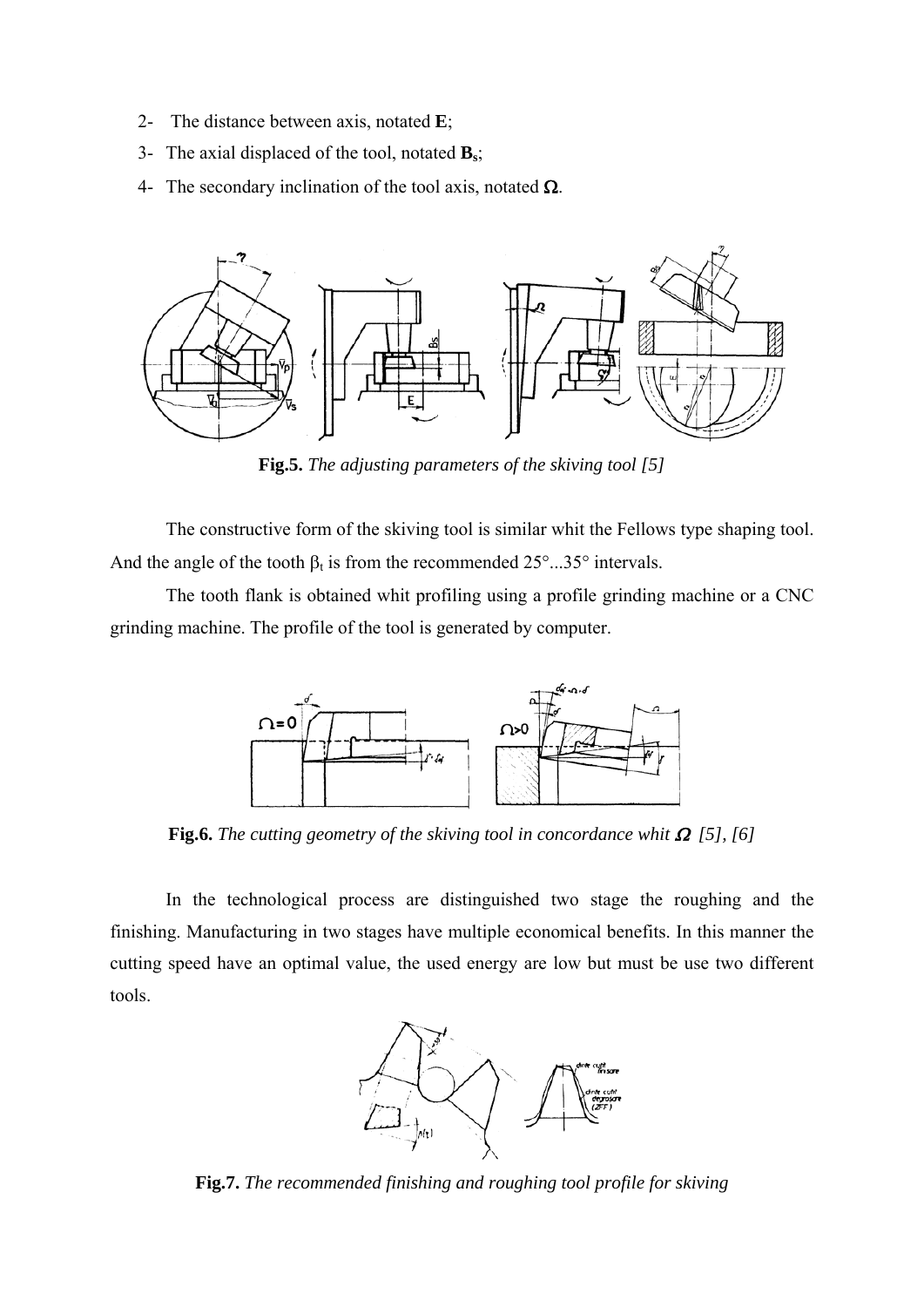The finishing tool has an accurate form to generate the involutes and the roughing tool has a linear profile, easy to machining. In the (fig.7.) are presented the recommended finishing and roughing tool profile by the ZF Friedrichshafen Company.

### **4. THE CUTTING TOOL AND THE INTERNAL INVOLUTES GEAR MANUFACTURING TECHNOLOGY USING THE ELLIPSOIDAL HOBB**

Knowing the principle of the external gears hobbing are realized the internal gear hobbing method, using the ellipsoidal hobb cutter. The method and the tool geometry are presented in the [9]. The principle of the method is presented in the (fig.8.).



**Fig.8.** *The internal gear hobbing whit ellipsoidal hobb [9]*

 The tool body have a special form (on the ellipsoidal surface are the hobb helix), therefore the each cutting edge of the ellipsoid hobb depending by the own position. Because each tooth of the ellipsoidal hobb is different, to obtain a tool without defects it is to need a very complex technological machining process. In consequence are introduced a cylindrical - conical substitute hobb (fig.9.). This substitute hobb is possible to machining on the universal machine tools.



**Fig.9.** *The substitute hobb [9]*